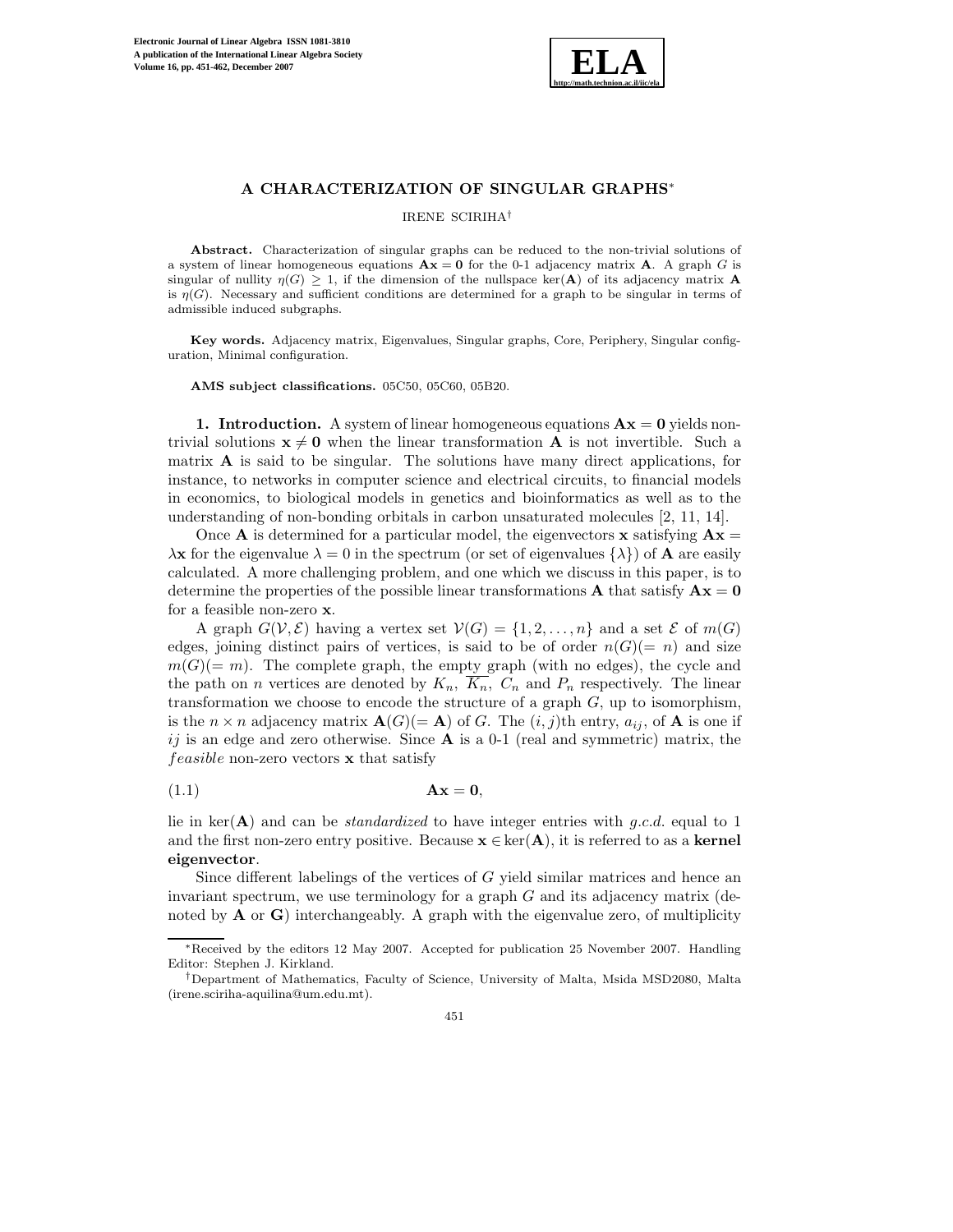

 $\eta \geq 1$ , in the spectrum, is said to be **singular** of nullity (or co-rank)  $\eta$ . Equivalently, a graph G is singular if there exists a non-zero vector **x** such that  $A\mathbf{x} = 0$ .

A useful result for real symmetric matrices, applied to  $\mathbf{A}(G)$ , is the Interlacing Theorem (see e.g. [3], p. 314).

THEOREM 1.1. *If* G *is an n-vertex graph with eigenvalues*  $\lambda_1 \leq \lambda_2 \leq \ldots \leq \lambda_n$ *and* H is a vertex–deleted subgraph of G with eigenvalues  $\mu_1 \leq \mu_2 \leq \ldots \leq \mu_{n-1}$ , then  $\lambda_i \le \mu_i \le \lambda_{i+1}$ ,  $i = 1, 2, ..., n-1$ .

This means that the multiplicity of an eigenvalue can change by at most one with the addition or deletion of a vertex to a graph.

The problem of characterizing singular graphs is proving to be hard. The structure of certain classes of singular graphs has been studied for the last sixty years, not only as an interesting problem in mathematics but also in connection with nonbonding molecular orbitals in chemistry, coding theory and more recently in networks; see for instance [2, 4, 5, 6, 7, 8, 9, 10, 12, 13].

In searching for the substructures that are found in singular graphs, we found it effective to define a singular configuration (SC) as a singular graph of nullity one with a minimal number of vertices and its spanning minimal configuration (MC). In Section 2, we describe the construction of a SC, built from a core graph by adding a periphery. The concept of a minimal basis, explained in Section 3, is utilized in the following section to establish necessary and sufficient conditions for a graph G to be singular. We present, in Section 5, an algorithm that determines singularity, while constructing SCs sharing a common core in G.

**2. Structure.** Equation (1.1) is the key to discover why a graph is singular. We identify graphs of nullity one, so that substructures corresponding to linearly independent kernel eigenvectors do not *mask* one another. If **A** has nullity one, then the standardized **x** is said to be *the kernel eigenvector* of G.

For a graph of nullity one, we label G so that the kernel eigenvector **x** is of the form  $\begin{bmatrix} \mathbf{x}_F \\ 0 \end{bmatrix}$ , where only the top r entries of **x**, forming  $\mathbf{x}_F$ , are non-zero. We call  $\mathbf{x}_F$  the *non-zero part* of **x** and the subgraph F of G induced by the r vertices corresponding to  $\mathbf{x}_F$ , the **core** of G. Figure 2.1 shows two graphs, of nullity one, with the same non-zero part  $\mathbf{x}_F$  of **x** but different cores.



FIG. 2.1. *Two* MCs with the same feasible non-zero part  $(1, 1, -1, -1)^t$  of the kernel eigenvector.

The set of remaining vertices,  $V(G)\backslash V(F)$ , is said to be the **periphery** P (with respect to  $(F, \mathbf{x}_F)$ ). Note that if G has nullity one, then the core F and the periphery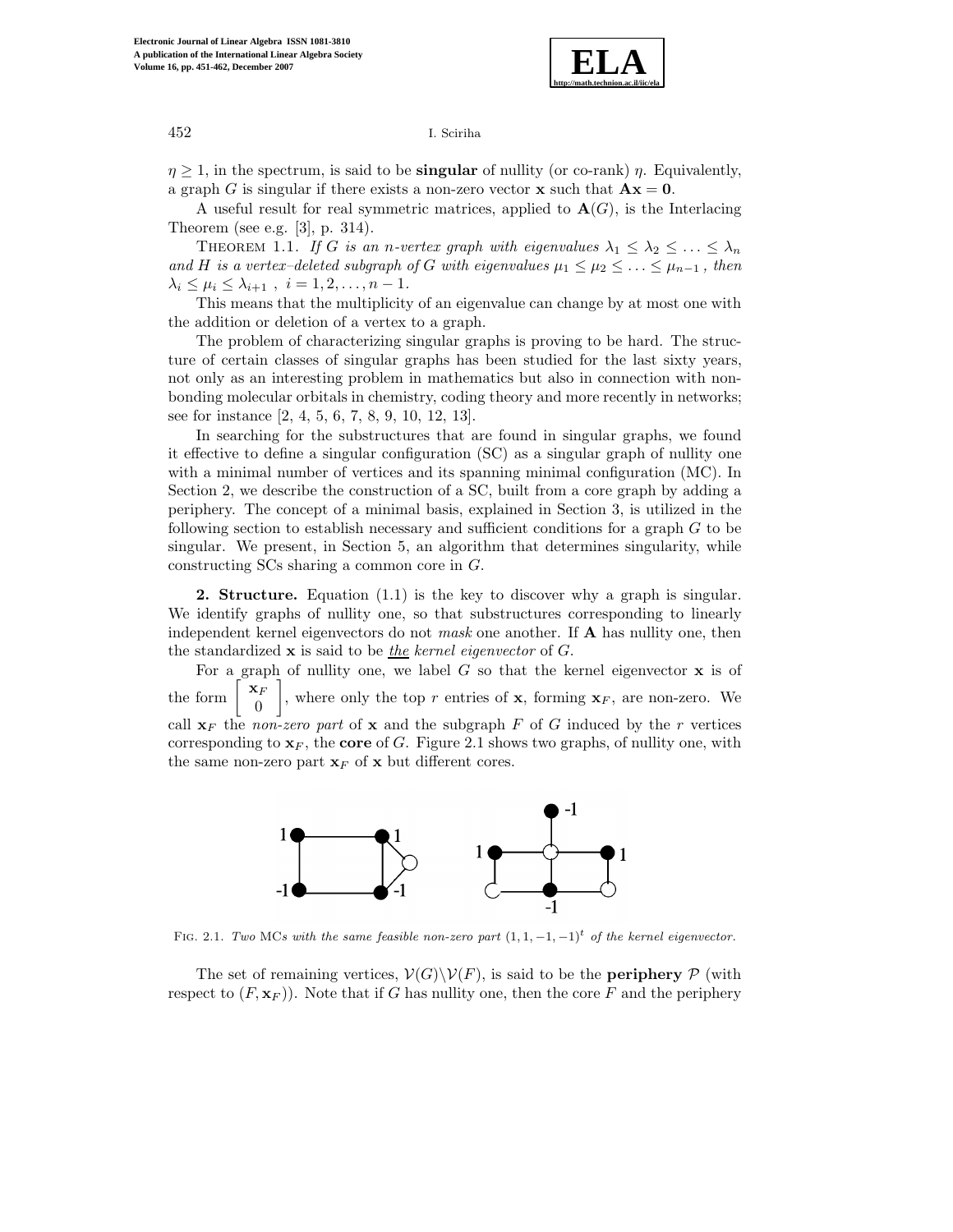

 $P$  are unique.

This prompts us to ask whether there exist graphs where  $\mathbf{x} = \mathbf{x}_F$ . Indeed such graphs exist and we call them core graphs. A singular graph, on at least two vertices, with a kernel eigenvector having no zero entries, is said to be a **core graph**. The core graphs of nullity one, are called **nut graphs**; the smallest one is of order 7 and size 8 [4]. Note that whereas a core of G is a subgraph associated with a kernel eigenvector of  $G$ , a core graph  $F$  is itself a core of  $F$ .



Fig. 2.2. *Core Graphs.*

Examples of six core graphs in order of increasing nullity,  $\eta = 1, 2, \ldots, 6$ , are shown in Figure 2.2. For molecular graphs in chemistry, where the vertices represent carbon (C) atoms while the edges represent the C-C sigma bonds, core graphs have a special significance. A radical with the C-structure of a core graph has the  $\pi$  electronic charge (proportional to the square of the kernel eigenvector entry associated with a C center) occupying the non-bonding orbitals (for  $\lambda = 0$ ), distributed all over the carbon centers, and therefore would have markedly different reactivity from the more usual type of radical, where the electron density vanishes at some sites.

**2.1. Minimal configurations.** The underlying idea, that leads to Definition 2.1 of a MC, is its construction. If, in line with the Interlacing Theorem, to a core graph  $(F, \mathbf{x}_F)$  of nullity  $\eta(F) \geq 1$ ,  $\eta(F) - 1$  independent vertices (forming the periphery), incident only to vertices of  $F$ , can be added, reducing the nullity by one with each vertex addition, then the graph  $N$  obtained has nullity one. If we also insist on the condition that  $\mathbf{x}_F$  remains the non-zero part of the kernel eigenvector of N, then N is a singular graph of nullity one with a minimal number of vertices and edges, having  $\mathbf{x}_F$  as the non-zero part of the kernel eigenvector. Figure 2.3 shows three core graphs. The MCs grown from the first two, of order four, have a non-empty periphery; the last core graph, of order seven, is a nut graph and hence also a MC.

DEFINITION 2.1. Let  $F$  be a core graph on at least two vertices, with nullity  $s \geq 1$  and a kernel eigenvector  $\mathbf{x}_F$  having no zero entries. If a graph N, of nullity one, having  $\mathbf{x}_F$  as the non-zero part of the kernel eigenvector, is obtained, by adding s − 1 independent vertices, whose neighbors are vertices of  $F$ , then  $N$  is said to be a **minimal configuration** (MC).

REMARK 2.2. The allusion to minimality refers to the number of peripheral vertices required to reduce the nullity from  $\eta(F)$  to one, in the construction of N, as well as to the number of edges for N to have core  $(F, \mathbf{x}_F)$ . The necessary and sufficient conditions in the following theorem are often taken as the definition of MC [5, 9].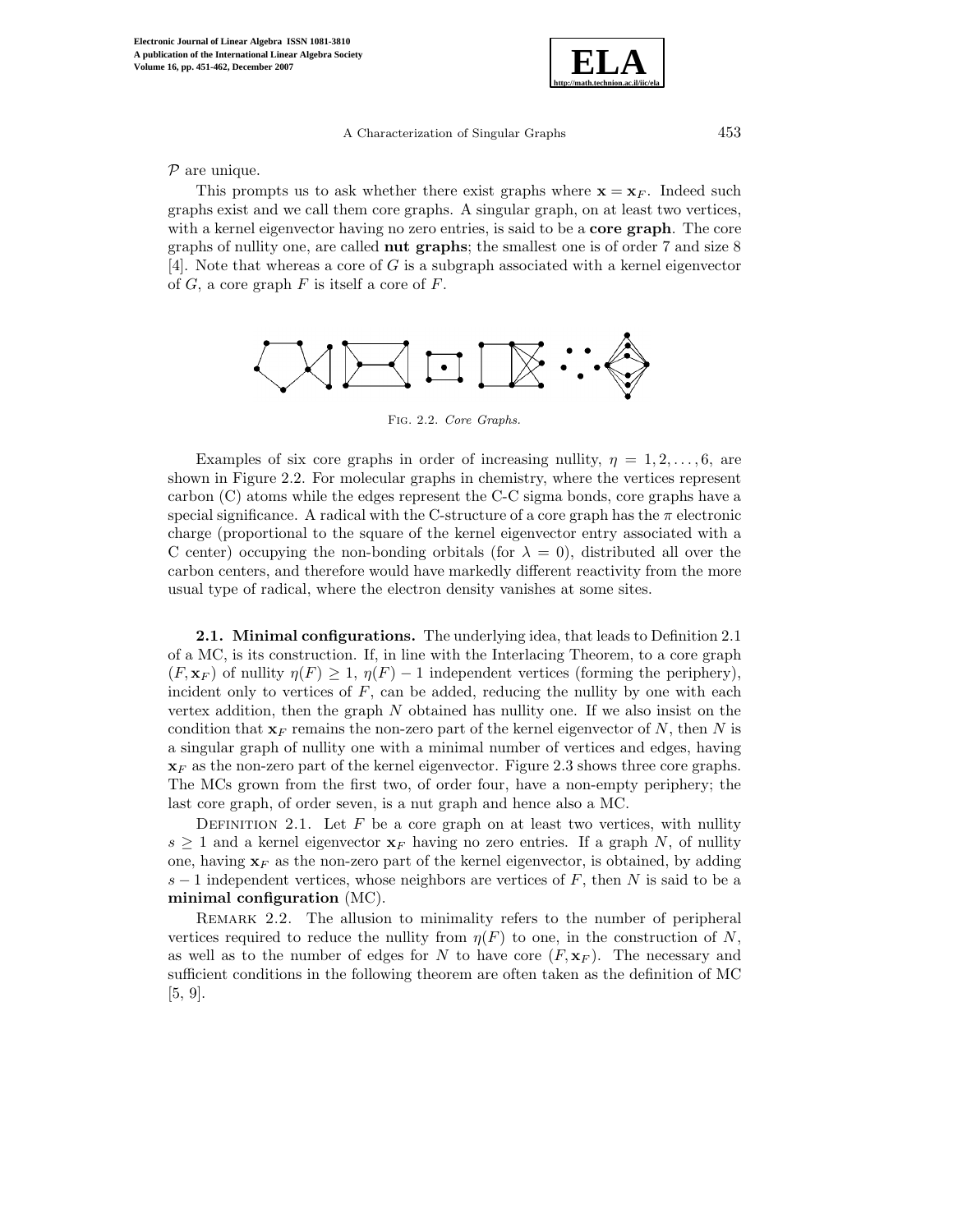



Fig. 2.3. *Cores and MCs 'grown' from them.*

THEOREM 2.3. [9] *Let* N *be a singular graph of order*  $n \geq 3$ *. The graph* N *is a MC having a core*  $(F, \mathbf{x}_F)$  *and periphery*  $\mathcal{P} := \mathcal{V}(N) - \mathcal{V}(F)$  *if and only if the following conditions are all satisfied:*

- *(i)*  $\eta(N)=1$ ,
- *(ii)*  $P = \emptyset$  *or*  $P$  *induces a graph consisting of isolated vertices,*
- *(iii)*  $\eta(F) = |\mathcal{P}| + 1$ .

REMARK 2.4. A MC is connected [9]. In a MC N, a vertex of  $P$  is joined to core-vertices only, N is said to be *extended* from F and the vertex degree of  $v \in \mathcal{P}$ is at least two [5]. Note that if  $\eta(G) = 1$ , then  $\mathbf{x_F}$  is uniquely determined (up to a multiplicative constant) and therefore  $G$  has a unique core  $F$  and a unique periphery  $\mathcal{P}.$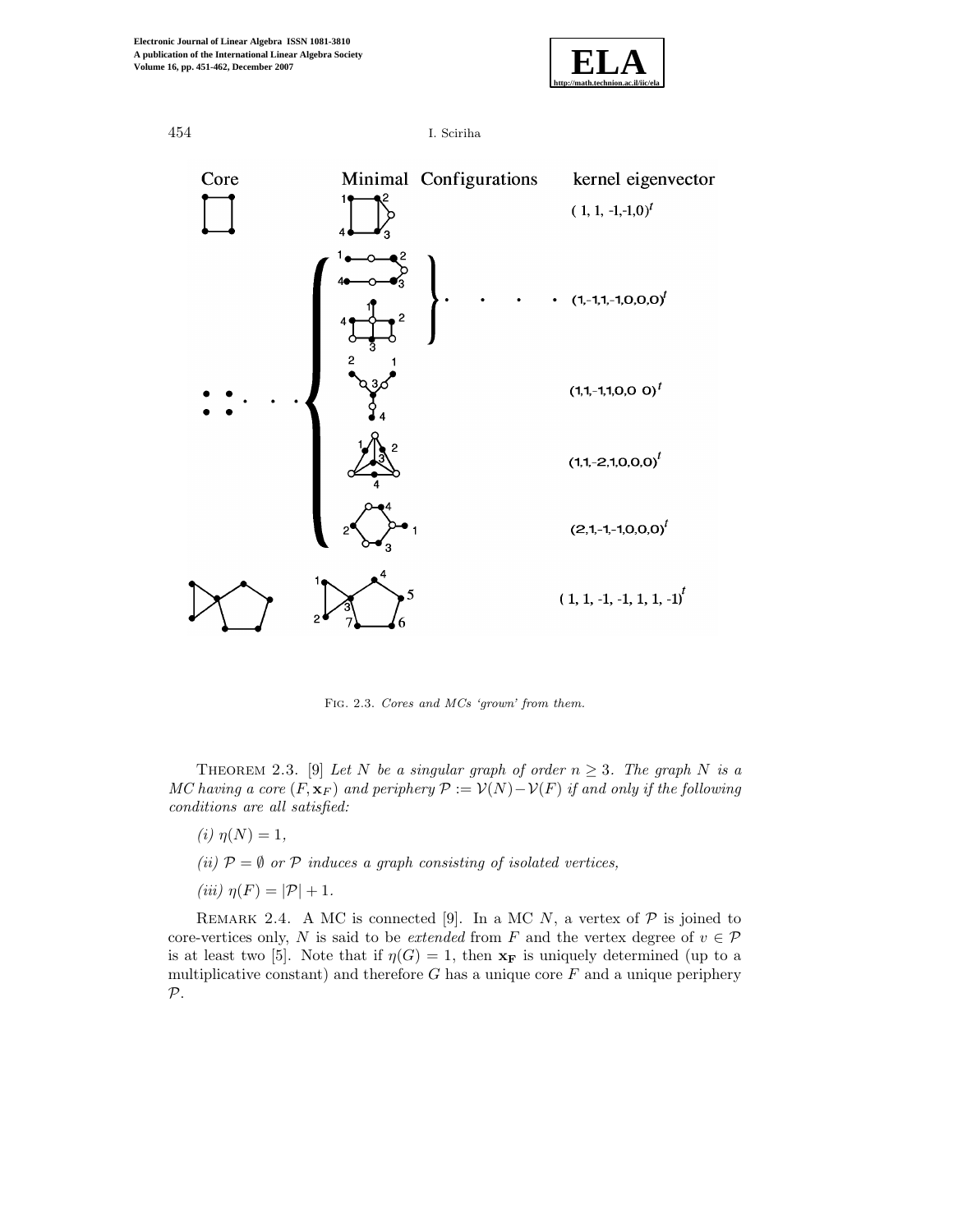

**2.2. Singular configurations.** For a MC N, if the vertices of F are labeled first, followed by those of P, then for  $\mathbf{x} = \begin{bmatrix} \mathbf{x}_F & \mathbf{x}_F & \mathbf{x}_F & \mathbf{x}_F & \mathbf{x}_F & \mathbf{x}_F & \mathbf{x}_F & \mathbf{x}_F & \mathbf{x}_F & \mathbf{x}_F & \mathbf{x}_F & \mathbf{x}_F & \mathbf{x}_F & \mathbf{x}_F & \mathbf{x}_F & \mathbf{x}_F & \mathbf{x}_F & \mathbf{x}_F & \mathbf{x}_F & \mathbf{x}_F & \mathbf{x}_F & \mathbf{x}_F & \mathbf{x}_F & \mathbf{x}_F &$ **0**  $\Big\}, \mathbf{Nx} = \mathbf{0}.$  The periphery,  $P$ , is a set of independent vertices whose defining vectors, given by the last  $s - 1$  columns of  $N$ , determine the edges joining  $P$  to the core vertices. Note that if edges are added joining some or all of the distinct pairs of vertices in  $P$ , then the graph,  $S$ , produced still satisfies  $S \begin{bmatrix} x_F \\ 0 \end{bmatrix}$ **0**  $\Big] = 0.$ 

Definition 2.5. A MC, <sup>N</sup>, and all such graphs, <sup>S</sup>, are said to be **singular configurations** (SCs) with underlying spanning MC N.

Proposition 2.6. *<sup>A</sup>* SC *has nullity one.*

*Proof.* Let  $S$  be a SC with spanning MC  $N$ . We note first that the kernel eigenvector of  $N$  is also a kernel eigenvector of  $S$ .

If  $\mathbf{S} = \begin{bmatrix} \mathbf{F} & \mathbf{B}^t \\ \mathbf{B} & \mathbf{P} \end{bmatrix}$ , where **F** is  $r \times r$  and **P** is  $(n-r) \times (n-r)$ , then the spanning MC  $N = \begin{bmatrix} F & B^t \\ B & 0 \end{bmatrix}$ . Since **P** corresponds to the zero part of **x**, the kernel eigenvector  $\mathbf{x} = \begin{bmatrix} \mathbf{x}_F \\ \mathbf{x}_F \end{bmatrix}$ **0** of N also satisfies  $Sx = 0$ .

There remains to show that  $S$  does not have a kernel eigenvector linearly independent of **x**. Indeed, with each addition of a column of  $\mathbf{B}^t$  to **F**, the nullity reduces successively by one. Therefore, there are no linear combinations involving the columns of  $\mathbf{B}^t$  that contribute to ker( $[\mathbf{F} \ \mathbf{B}^t]$ ). Since the first r columns of **S** and **N** are the same, the only non-zero entries in a kernel eigenvector of S correspond to the vertices of F. Thus S and N share the same unique kernel eigenvector. Л

The number of  $SCs$  with a particular underlying MC,  $N$ , is finite and equal to the number of distinct possible ways edges can be inserted joining distinct pairs of vertices of the periphery of N.

Lemma 2.7. *Let* <sup>N</sup> *be a* MC *with periphery* <sup>P</sup>*. There exist* <sup>2</sup><sup>k</sup> SC*s having the* MC, N, as a spanning subgraph, where  $k$  is  $\begin{bmatrix} |\mathcal{P}| \\ 2 \end{bmatrix}$ - *.*

**3. Minimal basis.** Let wt(**u**) denote the weight (that is the number of nonzero entries) of the vector  $\mathbf{u} \in \mathbb{R}^n$ . If  $\mathbf{u}_1, \mathbf{u}_2, \ldots, \mathbf{u}_n$  are the vectors in a basis for the nullspace  $\text{ker}(\mathbf{A})$  of a  $n \times n$  real matrix **A**, in non-decreasing weight order, such that  $\sum_{i=1}^{n} \text{wt}(\mathbf{u}_i)$  is a minimum, then the basis is said to be a minimal basis denoted by  $B_{min}$ . Although various  $B_{min}$  may be possible, the weight sequence  $\{wt(\mathbf{u}_1), wt(\mathbf{u}_2), \ldots, wt(\mathbf{u}_n)\}\$ is an invariant for ker $(\mathbf{A})$ . Moreover for any basis  $B = {\mathbf{w}_1, \mathbf{w}_2, \ldots, \mathbf{w}_n}$ , wt $(\mathbf{u}_i) \leq \text{wt}(\mathbf{w}_i)$  [7].

A basis  $B$  for the nullspace can be transformed into another basis  $B'$  by linear combinations of the vectors of B. However the union of the collections of the positions of the non-zero entries in the basis vectors is the same for all bases. Thus, if **A** is the adjacency matrix of a singular graph, the partition of the vertices into core vertices and core-forbidden vertices is independent of the basis used for the nullspace. Also, the  $B_{min}$ -vectors define a fundamental system of cores in  $G$ .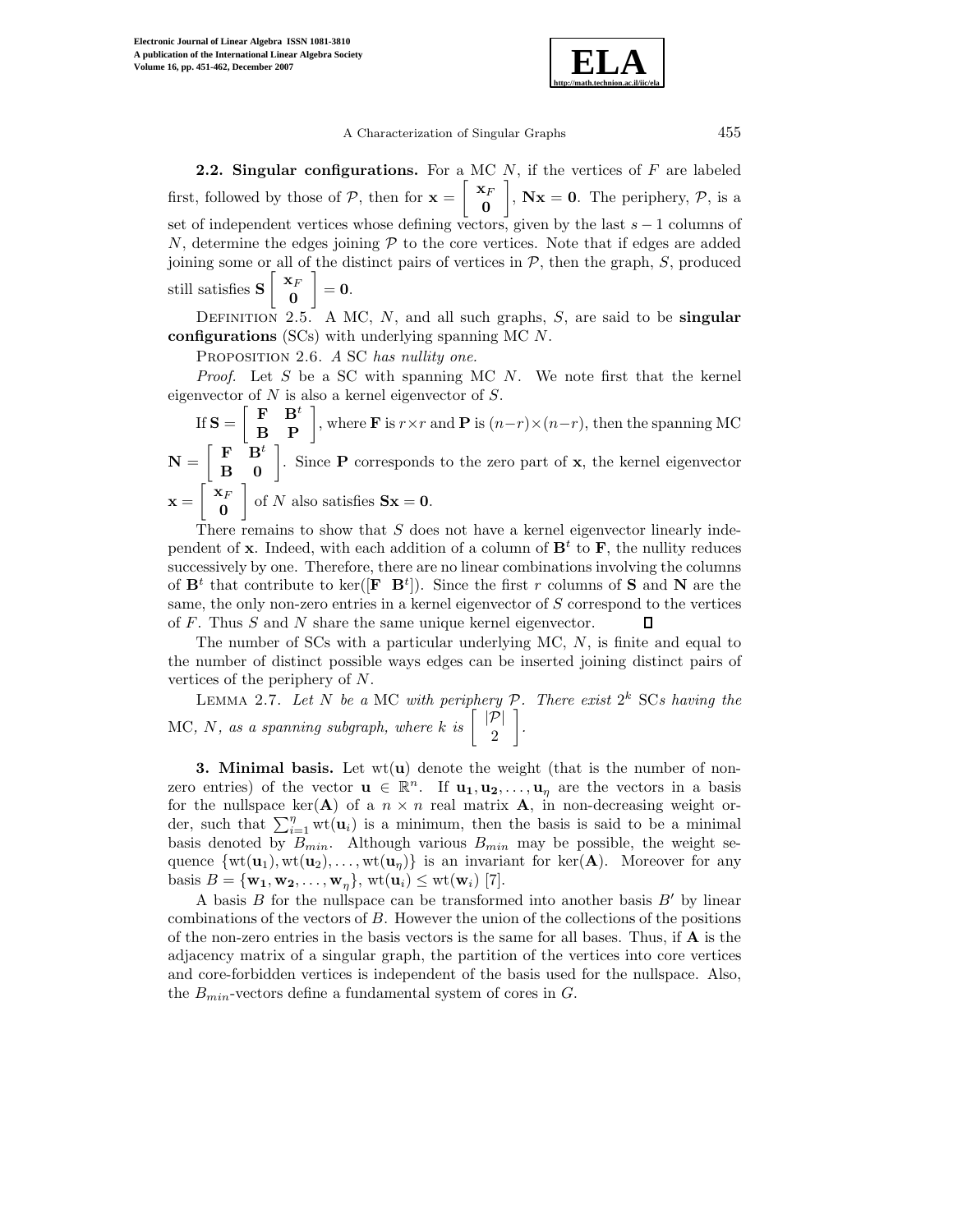

Proposition 3.1. *For all possible bases of the nullspace, the set* CV *of core vertices is an invariant of a graph* G. The core-forbidden vertices,  $\mathcal{V}(G)\$  CV, are also *an invariant of* G*.*

REMARK 3.2. The same result holds for the set of vertices corresponding to the non-zero entries of the vectors in the bases for any eigenspace of G.

This method of constructing MCs by adding a periphery to a core, using the concept that the entries of a kernel eigenvector, corresponding to the periphery, are forced to be zero, was introduced in [5]. A similar idea was also employed in [1], to bound the co-rank of a real symmetric matrix from above.

**4. SCs are subgraphs of singular graphs.** Henceforth a singular graph without isolated vertices will be denoted by  $H$ . We show, in Proposition 4.3, that a singular graph of nullity  $\eta$  necessarily has  $\eta$  SCs as induced subgraphs and therefore the spanning MCs as subgraphs.

PROPOSITION 4.1. *If the core*  $(F, \mathbf{x}_F)$  *of H, corresponding to*  $\mathbf{x} = \begin{bmatrix} \mathbf{x}_F \\ \mathbf{0} \end{bmatrix}$ **0** - *in a minimal basis*  $B_{min}$  *for the nullspace* ker(**A**) *of*  $\mathbf{A}(H)$ *, is not itself a*  $SC$ *, then there is a* SC, which is a vertex-induced subgraph of H, having  $\mathbf{x}_F$  *as the non-zero part of its kernel eigenvector.*

*Proof.* If the core  $(F, \mathbf{x}_F)$  has core-order r, then the first r rows of  $\mathbf{A}(H)$  may be partitioned as  $[\mathbf{F}|\mathbf{C}]$  and  $[\mathbf{F}|\mathbf{C}]^t\mathbf{x}_\mathbf{F} = 0$ . Moreover the rank of  $[\mathbf{F}|\mathbf{C}]$  is  $r-1$ ; otherwise  $\mathbf{x}$  in  $B_{min}$  is equivalent to the linear combination of at least two linearly independent vectors in the nullspace of  $A(H)$ , each of which has a smaller weight than **x**. This would mean that **x** can be reduced, (using linear combinations with other eigenvectors of  $B_{min}$ ) to another eigenvector of smaller weight that can replace **x** in  $B_{min}$  to produce another basis B' for ker(**A**), lexicographically before  $B_{min}$ , a contradiction. If F is not itself a minimal configuration, its nullity  $\mu$  is more than one. Since row rank and column rank of  $(A(F)|C)$  are equal, there exist  $\mu - 1$ column vectors of the associated matrix **C** which are linearly independent and form the matrix **C**', say, such that  $\mathbf{A}' = \begin{bmatrix} \mathbf{F} & \mathbf{C}' \\ \hline \mathbf{C}' \mathbf{C} & \mathbf{D} \end{bmatrix}$  $\left| \right|$ , is a submatrix of  $\mathbf{A}(H)$  and  $(\mathbf{C}')^\mathbf{t}$  **P** defines the SC, S, grown from  $F$ . The submatrix  $\overrightarrow{P}$  of  $\overrightarrow{A}$  corresponds to the entries of **A** intersecting in the columns of  $\mathbb{C}'$  and the rows of  $(\mathbb{C}')^{\mathbf{t}}$ . Note that the nullity of  $\mathbf{A}'$  is one and the MC spanning S has  $\mathbf{P} = \mathbf{0}$ . If F is itself a MC, then  $\mathbf{C}' = \mathbf{0}$  and  $\mathcal{P}(F) = \emptyset$ ; otherwise the successive deletions of the vertices of  $\mathcal{P}(S)$ , which therefore correspond to the columns of  $\mathbf{C}'$ , increase the nullity of  $\mathbf{A}'$  by one, with each deletion. Thus  $\eta(F) = |\mathcal{P}(N)| + 1$ . Noting that S is an induced subgraph of H, completes the proof. П

REMARK 4.2. Since each vector in  $B_{min}$  corresponds to a unique core and the choice of **x** in  $B_{min}$  is arbitrary, we have proved the following result on the structure of singular graphs:

Proposition 4.3. *Let* <sup>H</sup> *be a singular graph of nullity* <sup>η</sup>*. There exist* <sup>η</sup> SC*s as induced subgraphs of* H *whose core-vertices are associated with the non-zero entries of the*  $\eta$  *distinct vectors in a minimal basis of the nullspace of*  $\mathbf{A}(H)$ *.*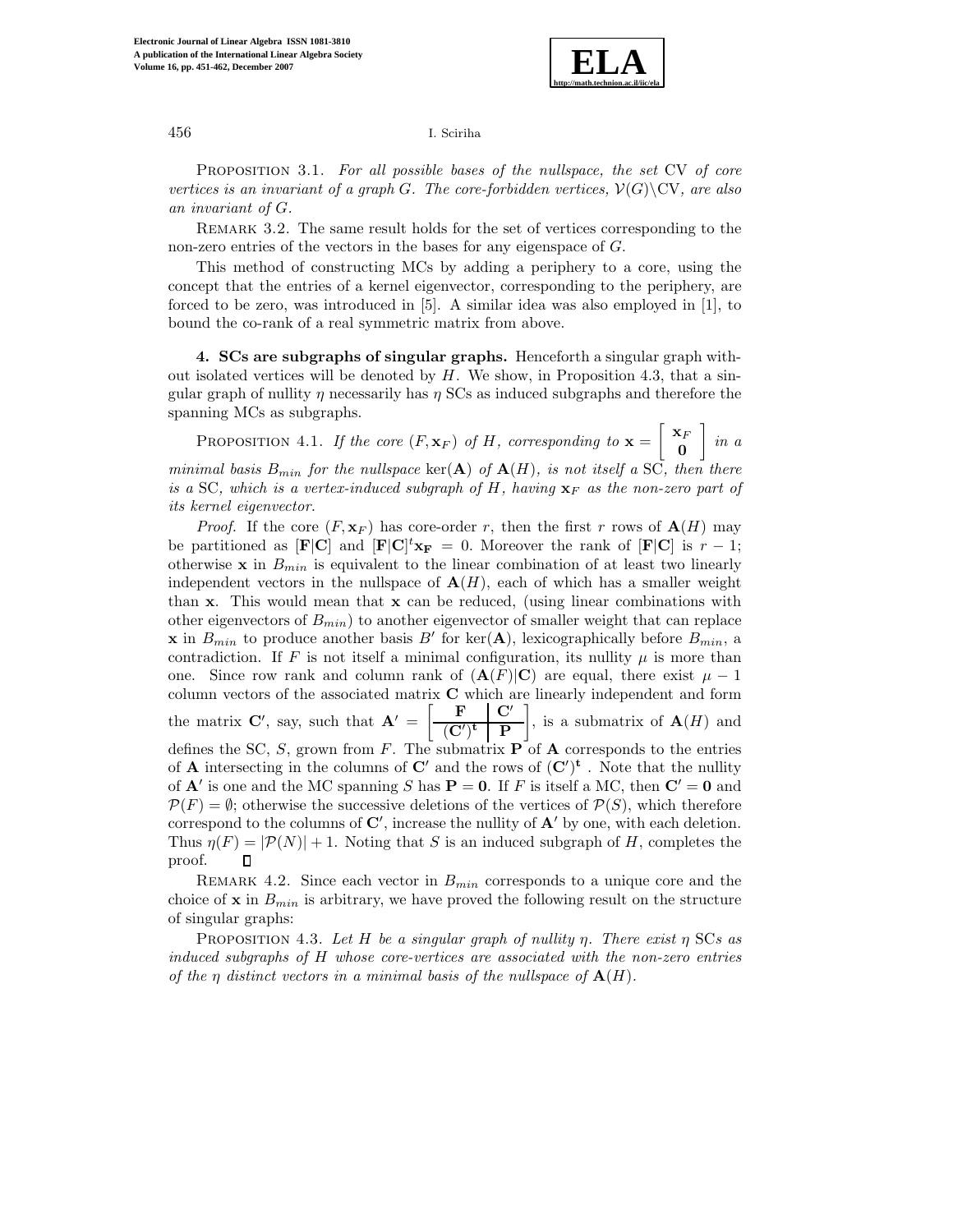



Fig. 4.1. *MCs are subgraphs of a singular graph.*

Example 4.4. An example of a singular graph, of nullity one, is shown in Figure 4.1. The core of the graph  $G$ , consists of the six black vertices, that induce the core,  $G-7-8$ , in G. Although G has nullity one, it is not minimal, since the non-isomorphic graphs  $G - 7$  and  $G - 8$  are also of nullity one and have the same core as G. These two distinct subgraphs of G satisfy the conditions of Theorem 2.3 and are therefore MCs. Moreover, G has a kernel eigenvector equal to  $(1, 1, -1, -1, 1, -1, 0, 0)$  and the vertices 7 and 8, in the periphery, are core-forbidden vertices since they do not lie on any core. For other examples of singular graphs of nullity one where the subgraphs that are possible MCs are neither isomorphic, nor co-spectral, see [11].

REMARK 4.5. The need to use  $B_{min}$  as a basis becomes clear when one considers a core graph. For instance, the core graph  $C_{4k}$ ,  $k \geq 1$ , has a kernel eigenvector which is a linear combination of its two  $B_{min}$ -vectors but does not have an extension to a MC within  $C_{4k}$  itself.



Fig. 4.2. *An edge-decomposition of a singular graph.*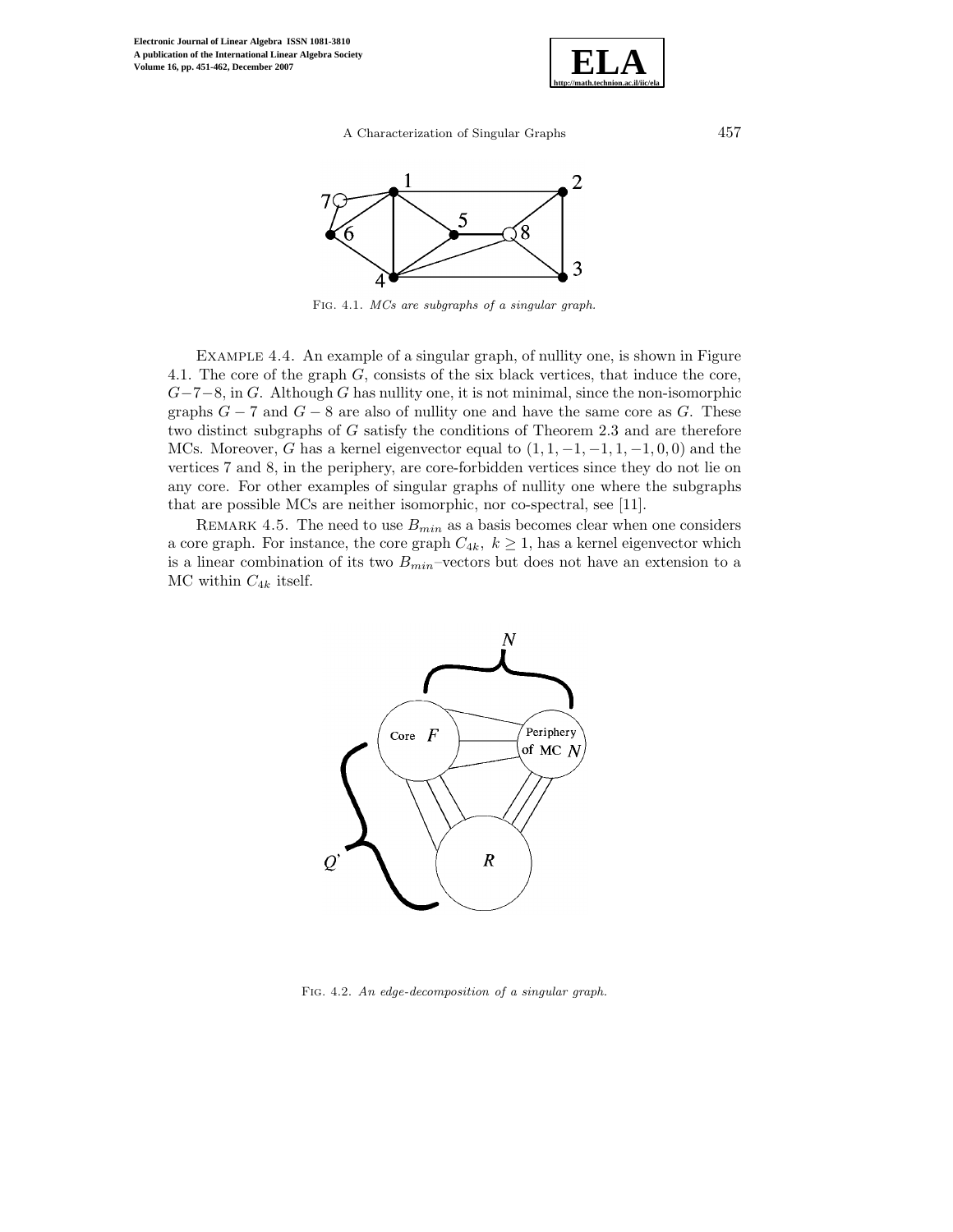

**4.1. Necessary and sufficient conditions for singularity.** We have shown that SCs are admissible induced subgraphs of a singular graph G. Indeed, the  $\eta$  SCs (with spanning MCs) corresponding to  $B_{min}$  may be thought of as the 'atoms' of G. The graph G may be compared to a 'molecule'. Carrying the analogy to chemical molecular structure further, we may compare the core of a SC to the 'nucleus of the atom' and the periphery to the 'orbiting electrons'. But if  $\eta$  SCs with distinct cores are induced subgraphs of G, is G singular of nullity  $\eta$ ? Since the SC  $P_3$  is a subgraph of triangle-free non-singular connected graphs of order three or higher, it is clear that this condition is not sufficient and additional constraints are required.

LEMMA 4.6. Let S be a SC having core F of core-order p and  $\mathbf{u} = (\mathbf{x}_\mathbf{F}, 0, \dots, 0)$ *be the kernel eigenvector of* S *(with each of the* p *entries of* **x<sup>F</sup>** *being non-zero). Let* S *be a subgraph of a graph* G*, labeled such that the first* p *rows of* **A**(G) *are*  $\mathbf{Y} = [\mathbf{A}(F) | \mathbf{C}' | \mathbf{Q}]$  where  $[\mathbf{A}(F) | \mathbf{C}' ]$  are the first p rows of  $\mathbf{A}(S)$ *.* If  $\mathbf{x_F} \in \mathbb{R}$  $(colsp(Q))^{\perp}$ , then G is singular with core F.

*Proof.* For the *r*-vertex SC *S*, 
$$
\mathbf{A}(S) = \begin{bmatrix} \mathbf{A}(F) & \mathbf{C}' \\ \hline & & \\ \hline & & \\ \mathbf{C}'^{\dagger} & \mathbf{P} \end{bmatrix}
$$
, where **P** is

the  $(r - p) \times (r - p)$  adjacency matrix of the subgraph, induced by  $\mathcal{P}$  and where **C** , describes the edges between the vertices of the periphery and those of the core. Recall that  $\mathbf{A}(S)\mathbf{u} = \mathbf{0}$ . Also the first p rows of  $\mathbf{A}(G)$  are  $\mathbf{Y} = \begin{bmatrix} \mathbf{A}(F) & \mathbf{C}' & \mathbf{Q} \end{bmatrix}$ , so that the non-zero entries of **Q** describe the edges between F and  $R = G - V(S)$  as shown in Figure 4.2. Using the premise  $\mathbf{Q}^t \mathbf{x_F} = \mathbf{0}$ , it follows that  $\mathbf{Y}^t \mathbf{x_F} = \mathbf{0}$ . Thus  $\lceil x_F \rceil$ 

$$
\mathbf{A}(G) \begin{bmatrix} \mathbf{A}_{\mathbf{F}} \\ \mathbf{0} \\ \vdots \\ \mathbf{0} \end{bmatrix} = 0 \text{ and the result follows.} \qquad \qquad \mathbf{\square}
$$

Remark 4.7. Whereas Lemma 4.6 may be considered as a characterization of singular graphs using an algebraic test for singular graphs, the following result is a geometrical criterion for a graph to be singular.

PROPOSITION 4.8. If the SC S with core  $(F, \mathbf{x}_F)$  and periphery  $\mathcal P$  is a subgraph *of a graph* G *and the graph* G − P*, obtained from* G *by deleting the vertices in* P*, is also singular with core*  $(F, \mathbf{x}_F)$ *, then G is singular with a core*  $(F, \mathbf{x}_F)$ *.* 

*Proof.* Let the core-order of S be r. If

$$
\mathbf{A}(S) = \begin{bmatrix} \mathbf{A}(F) & \mathbf{C}' \\ \hline & & \\ (\mathbf{C}')^{\mathbf{t}} & \mathbf{0} \end{bmatrix}
$$
, and the first *p* rows of  $\mathbf{A}(G)$  are

 $\mathbf{Y} = \begin{bmatrix} \mathbf{A}(F) & \mathbf{C}' & \mathbf{Q} \end{bmatrix}$ , then for the same lexicographic ordering of the vertices,  $\left[\begin{array}{cc} \mathbf{A}(F) & \mathbf{Q} \end{array}\right]$  are the first p rows of  $G-\mathcal{P}$ . Since  $(F, \mathbf{x}_F)$  is a core of  $G-\mathcal{P}$ , it follows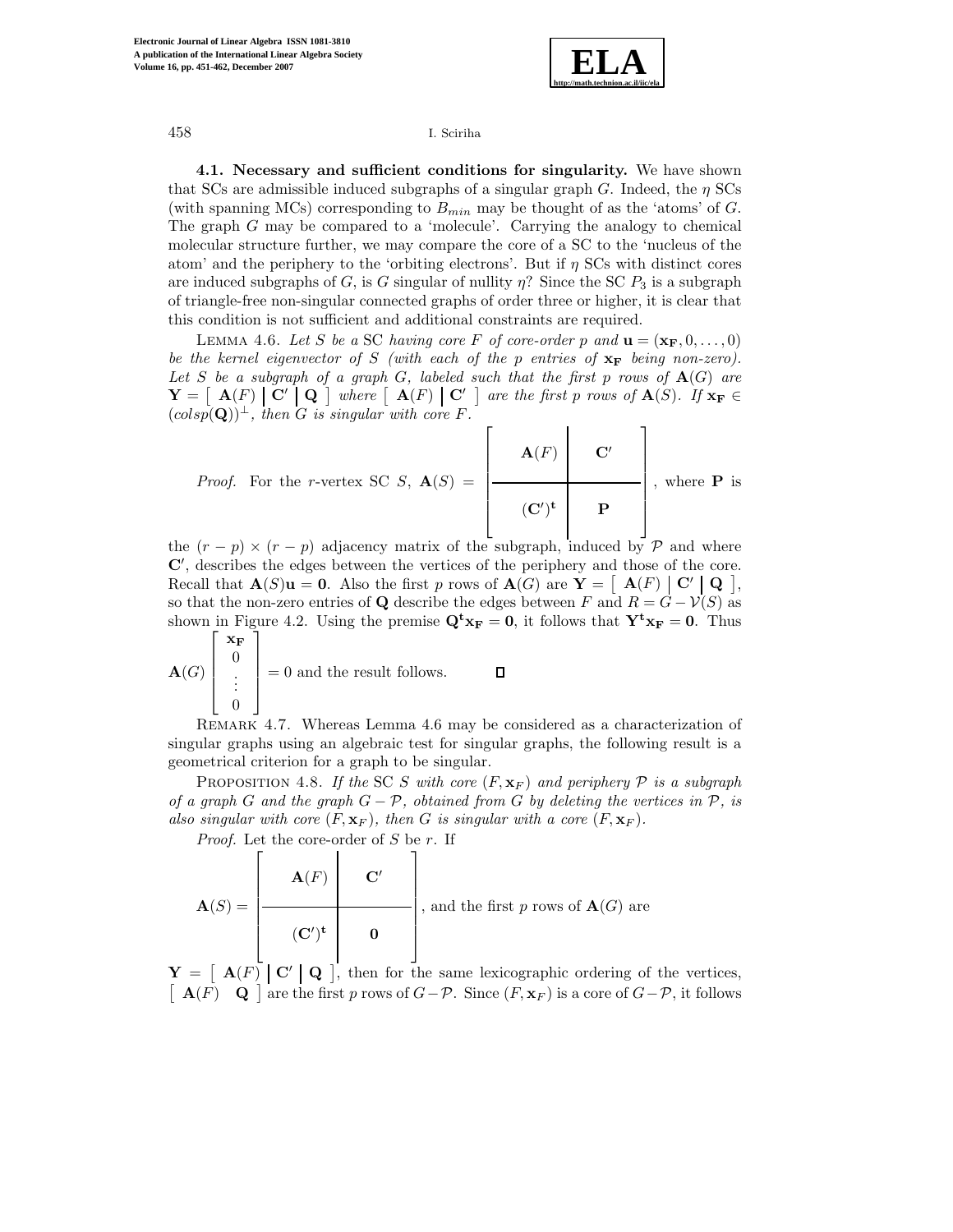

that  $\mathbf{Q}^t \mathbf{x}_F = \mathbf{0}$ . Thus,  $\mathbf{Y}^t \mathbf{x}_F = \mathbf{0}$ , so that  $(\mathbf{x}_F, \mathbf{0})$  is a kernel eigenvector of G.  $\Box$ We have established a geometrical test which may be considered as a characterization of singular graphs.

Proposition 4.9. *A graph* <sup>G</sup> *is singular if and only if the following conditions are both satisfied:*

(*i*) there exists a subgraph of G which is a SC, S, with core  $(F, \mathbf{x}_F)$  and periphery  $\mathcal{P} = \mathcal{V}(S) \backslash \mathcal{V}(F)$ ;

*(ii)* the subgraph  $G - P$  *is also singular with the same core*  $(F, \mathbf{x}_F)$ *.* 

**5. Algorithm.** Proposition 4.9 can be utilized iteratively to determine the induced SCs for a particular core  $(F, \mathbf{x}_F)$  in a singular graph  $G = G_0$ , perhaps with the use of catalogues of MCs. Lists of the MCs with cores of order less than 6 are found in [5] while in [7], MCs for selected cores of order 6 and 7 are given.

| Algorithm:-to determine whether a graph $G$ is singular                                                                                                                                                                                                                |
|------------------------------------------------------------------------------------------------------------------------------------------------------------------------------------------------------------------------------------------------------------------------|
| -to output SCs with common core $(F, \mathbf{x}_F)$<br>and disjoint peripheries.                                                                                                                                                                                       |
| Step 1: Select an induced SC, $S_i$ , with core $(F, \mathbf{x}_F)$<br>and with a partition $V(F)\dot{\cup}\mathcal{P}_i$ of its vertices, in $G_{i-1}$ ,<br>labelling the vertices of $F$ first.<br>Step 2: Obtain $G_i$ by deleting $\mathcal{P}_i$ from $G_{i-1}$ . |
| Step 3: Increment $i$ and repeat steps 1 and 2<br>until no SCs with core $(F, \mathbf{x}_F)$ remain.                                                                                                                                                                   |
| Step4: Output $S := \{S_i\}$ . If $S \neq \emptyset$ , then<br>(i) G has the set S of SCs with core $(F, \mathbf{x}_F)$ ;<br>(ii) and G is singular with a kernel eigenvector $(\mathbf{x}_F, \mathbf{0})$ .                                                           |

For a large  $|\mathcal{P}|$ , it becomes easier to notice a SC in the successively smaller  $G-\mathcal{P}$ , so that implementation of the algorithm becomes progressively less complex. This routine can be repeated for other cores in G.

We conclude with some examples.

EXAMPLE 5.1. The graph  $G$  in Figure 5.1 has nullity two with 6 as a coreforbidden vertex. The kernel eigenvectors  $\mathbf{x}_1 = (2, 1, -2, -1, 1, 0, 0, 0)^t$  and  $\mathbf{x}_2 =$  $(-1, -1, 1, 0, 0, 0, -1, 1)^t$  in a minimal basis for the nullspace correspond to the MCs  $G-8$  and  $G-5$  respectively. Note that the non-isomorphic MCs  $G-7$  and  $G-8$ have a kernel eigenvector with the same feasible non-zero part as **x1**. Also the nonisomorphic MCs  $G - 4$  and  $G - 5$  have a kernel eigenvector with the same feasible non-zero part as **x2**.

Let us test the graph  $G$  of Figure 5.1, for singularity using first the algebraic approach of Lemma 4.6 and secondly the geometrical approach of Proposition 4.8.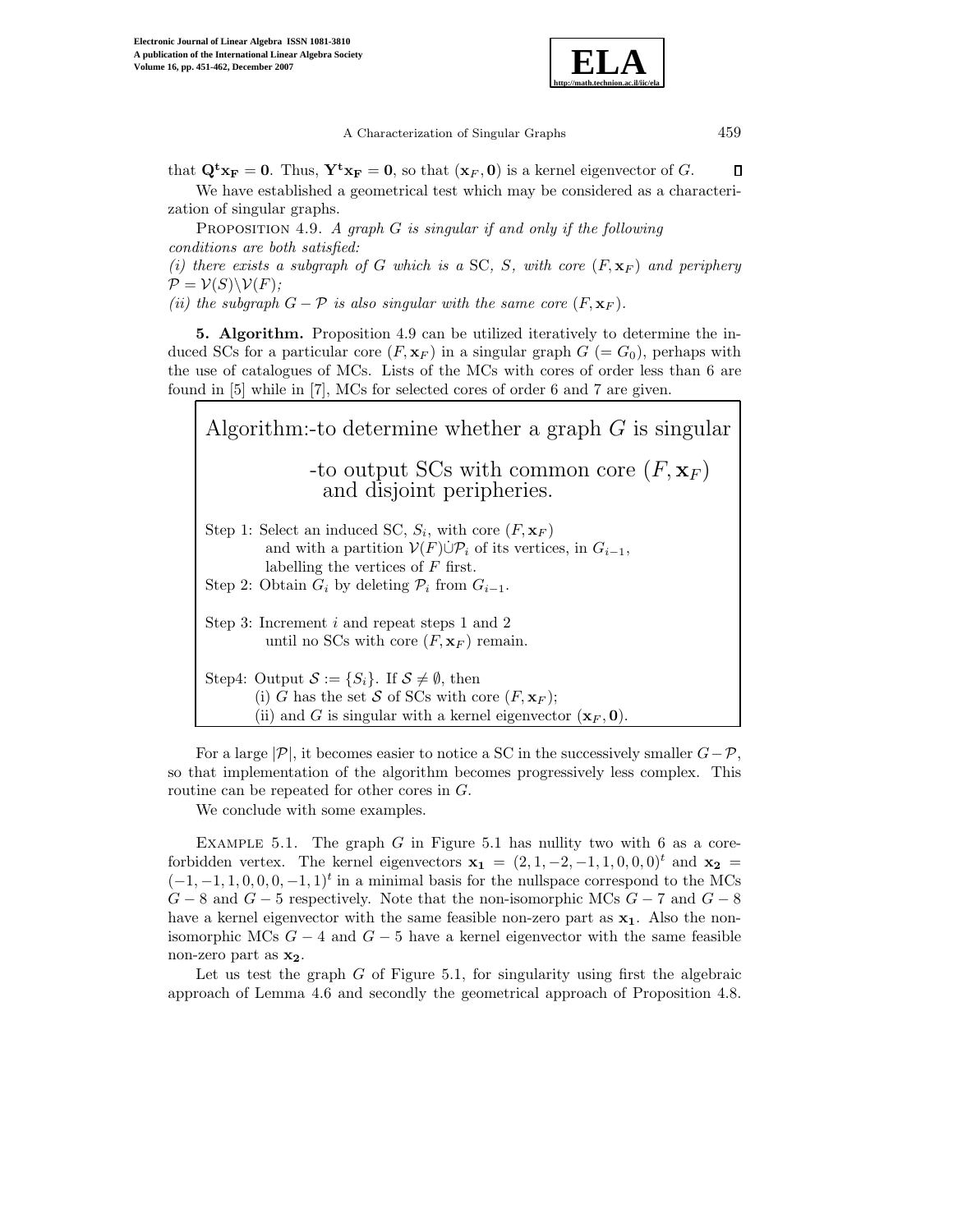



Fig. 5.1. *The singular graph* <sup>G</sup>*.*

We recognize (perhaps by using the catalogue in [5]) that  $G - 8$  is a MC with kernel eigenvector  $(2, 1, -2, -1, 1, 0, 0)<sup>t</sup>$ , which is  $\mathbf{x}_1$  restricted to  $G-8$ . Vertex 8 is adjacent to 1, 3, 4 and 5, so that it has a defining vector  $v_8 = (1, 0, 1, 1, 1, 0, 0, 0)^t$ . Since  $v_8 \in \mathbf{x}_1^{\perp}$ , G is singular with kernel eigenvector  $\mathbf{x}_1$ , thus completing the algebraic test.

On the other hand, for the geometric test, we identify the MC  $G - 8$  and delete its periphery  $\{6, 7\}$  from G. The subgraph  $L := G - 6 - 7$  of G, obtained, is singular with core  $(F, \mathbf{x}_1)$  as required. Indeed L has nullity two, with two linearly independent kernel eigenvectors, whose linear combination gives **x1**. A fundamental system of cores for L corresponds to MCs  $P_3$  and  $P_5$  with core-vertices  $\{1,3\}$  and  $\{2,4,5\}$ respectively.

EXAMPLE 5.2. Let us now apply the same tests to  $C_6$ . The 5-vertex path  $P_5$  is a MC with core  $(F, \mathbf{x}_F) = (\overline{K_3}, (1, -1, 1)^t)$  and is an induced subgraph of the non-singular graph  $C_6$ .

For a labeling of the vertices of  $C_6$  in cyclic order, vertex  $6$  is adjacent to  $1$  and  $5,$ so that it has a defining vector  $v_6 = (1, 0, 0, 0, 1, 0)^t$ . The kernel eigenvector of  $P_5$  is  $(1, 0, -1, 0, 1)<sup>t</sup>$ . If  $C_6$  were to be singular and share the same non-zero part of the kernel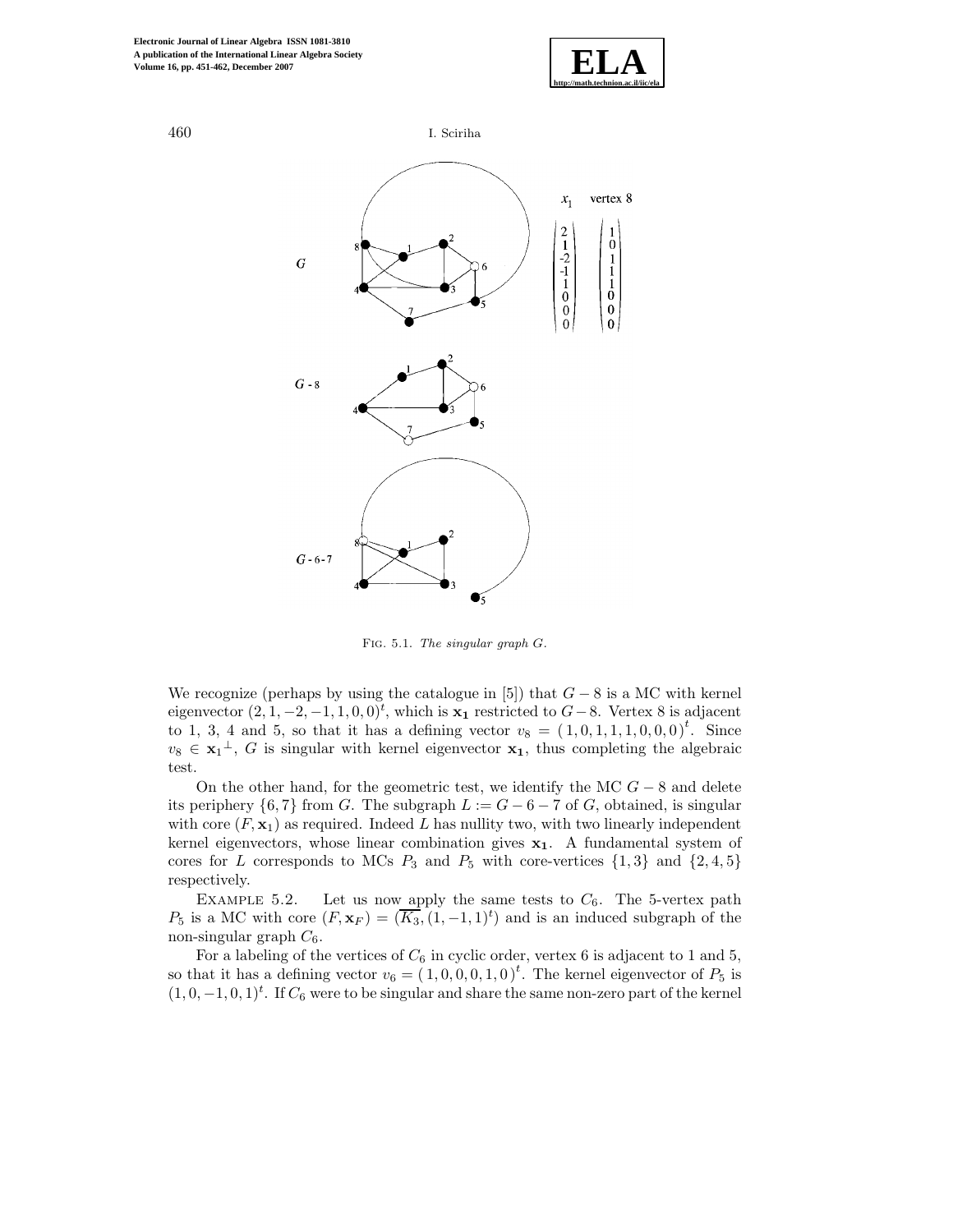

eigenvector as  $P_5$ , then a kernel eigenvector of  $C_6$  would be  $y = (1, 0, -1, 0, 1, 0)^t$ . Since  $v_6 \notin \mathbf{y}^{\perp}$ ,  $C_6$  is not singular with core  $(F, \mathbf{x}_F)$ . Note that the periphery of  $P_5$  consists of vertices 2 and 4. When these are deleted, the remaining subgraph is  $P_3 \dot{\cup} K_1$ , which does not have a core  $(F, x_F)$ . We deduce that  $C_6$  does not have core  $(F, \mathbf{x}_F)$ .



FIG. 5.2. *Two SCs with core*  $\overline{K_5}$  and overlapping peripheries.

EXAMPLE 5.3. The connected graph  $H$  in Figure 5.2 has nullity two. The induced subgraphs  $N_1 = H - 9$  and  $N_2 = H - 10$  are MCs with the same core  $(F, \mathbf{x}_F) = (\overline{K_5}, (1, 1, -1, -1, 1)^t)$ . Removing the periphery  $\{6, 7, 8, 10\}$  of  $N_1$  from H leaves  $P_3 \cup 3K_1$  which has core  $(F, x_F)$ . Similarly for  $N_2$  which has periphery  $\{6, 7, 8, 9\}$ . Thus H has two induced SCs,  $N_1$  and  $N_2$ , with core  $(F, \mathbf{x}_F)$  but in this case, the peripheries are not disjoint. Note that isolated vertices in a core admit any real values as corresponding entries in a kernel eigenvector.



Fig. 5.3. *Two SCs with the same core* <sup>K</sup>2*,*<sup>4</sup> *and disjoint peripheries.*

EXAMPLE 5.4. For the connected graph  $K$  in Figure 5.3, we apply the above algorithm for a selected core corresponding to a  $B_{min}$ -vector. The nullity of K is one. The subgraph  $S = K - \{10, 11, 12\}$  is a SC. Its core  $(F, \mathbf{x}_F) = (K_{2,4}, (-1, 1, -3, -1,$  $(2, 2)^t$  induced by the set  $\{1, 2, 3, 4, 5, 6\}$  of vertices, has nullity four. Removing the periphery  $\mathcal{P}_1 = \{7, 8, 9\}$  of S from K, leaves L, which is a MC with core  $(F, \mathbf{x}_F)$